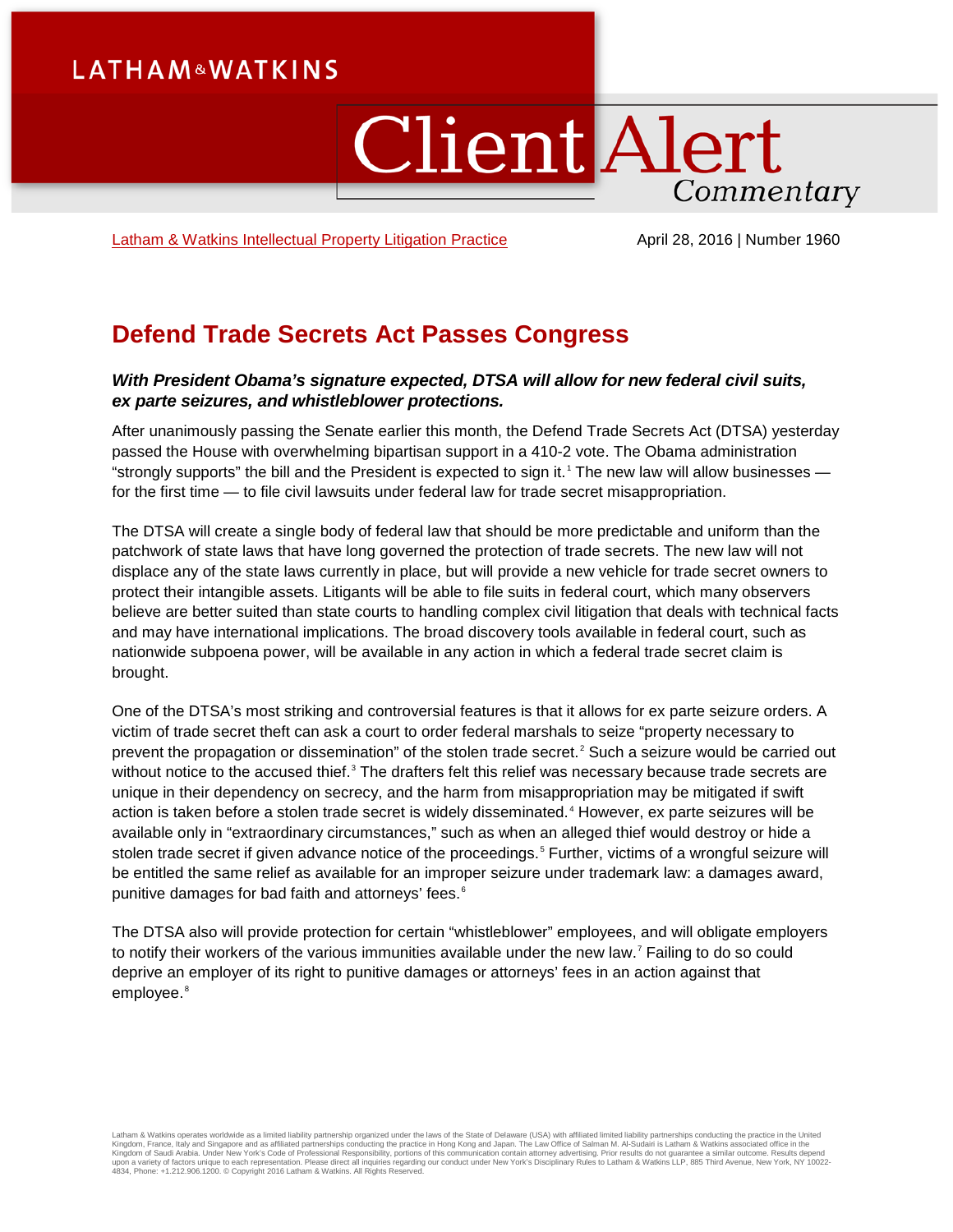#### **Next Steps**

Businesses can prepare for the new law now by revisiting their confidentiality, hiring, and consulting agreements, and by systematically inventorying and safeguarding their confidential information that qualifies for trade secret protection.

Recent studies estimate that trade secret theft costs American businesses between US\$300 billion and US\$500 billion annually.<sup>[9](#page-2-8)</sup> Businesses across an array of industries have voiced their support for the new legislation, which will protect trade secrets as complex as computer algorithms or as simple as customer lists. [10](#page-2-9) In response to this widespread political and popular support, the DTSA will provide trade secret owners with a new federal trade secret cause of action, new remedies and broader tools with which to enforce some of their most valuable intellectual property rights.

If you have questions about this *Client Alert*, please contact one of the authors listed below or the Latham lawyer with whom you normally consult:

**[Gabriel](http://www.lw.com/people/gabe-gross) S. Gross** [gabe.gross@lw.com](mailto:gabe.gross@lw.com) +1.650.463.2628 Silicon Valley

**[Matthew W. Walch](https://www.lw.com/people/matthew-walch)** matthew.walch@lw.com +1.312.876.7603 Chicago

**You Might Also Be Interested In [PTO Issues New Final Rules for PTAB Proceedings \(March 31, 2016\)](https://www.lw.com/thoughtLeadership/lw-pto-issues-rules-ptab-proceedings-march-31-2016) [New Game Plan: Federal Circuit Decision May Revive "Redskins" Trademarks](https://www.lw.com/thoughtLeadership/lw-federal-circuit-redskins-trademarks) [The Latest on PTAB](https://www.lw.com/thoughtLeadership/the-latest-on-ptab) [Combating Online Anonymous Defamation](https://www.lw.com/thoughtLeadership/combating-online-anonymous-defamation)**

*Client Alert* is published by Latham & Watkins as a news reporting service to clients and other friends. The information contained in this publication should not be construed as legal advice. Should further analysis or explanation of the subject matter be required, please contact the lawyer with whom you normally consult. The invitation to contact is not a solicitation for legal work under the laws of any jurisdiction in which Latham lawyers are not authorized to practice. A complete list of Latham's *Client Alerts* can be found at [www.lw.com.](http://www.lw.com/) If you wish to update your contact details or customize the information you receive from Latham & Watkins, visit<http://events.lw.com/reaction/subscriptionpage.html> to subscribe to the firm's global client mailings program.

#### **Endnotes**

 $\overline{a}$ 

<sup>5</sup> *Supra* note 2, § 2.

<sup>1</sup> *See* [https://www.whitehouse.gov/sites/default/files/omb/legislative/sap/114/saps1890s\\_20160404.pdf.](https://www.whitehouse.gov/sites/default/files/omb/legislative/sap/114/saps1890s_20160404.pdf)

<sup>&</sup>lt;sup>2</sup> The Defend Trade Secrets Act, S. 1890, 114th Cong. § 2 (2016).

<sup>3</sup> *Id.*

Senators Hatch and Coons, Colloquy on the Defend Trade Secrets Act, at 4, [http://www.hatch.senate.gov/public/\\_cache/files/a78f2d4c-1556-44fc](http://www.hatch.senate.gov/public/_cache/files/a78f2d4c-1556-44fc-b3aa-f2b11d58b929/Hatch-Coons%20Trade%20Secrets%20Colloquy,%20October%208,%202015.pdf)[b3aa-f2b11d58b929/Hatch-Coons%20Trade%20Secrets%20Colloquy,%20October%208,%202015.pdf.](http://www.hatch.senate.gov/public/_cache/files/a78f2d4c-1556-44fc-b3aa-f2b11d58b929/Hatch-Coons%20Trade%20Secrets%20Colloquy,%20October%208,%202015.pdf)